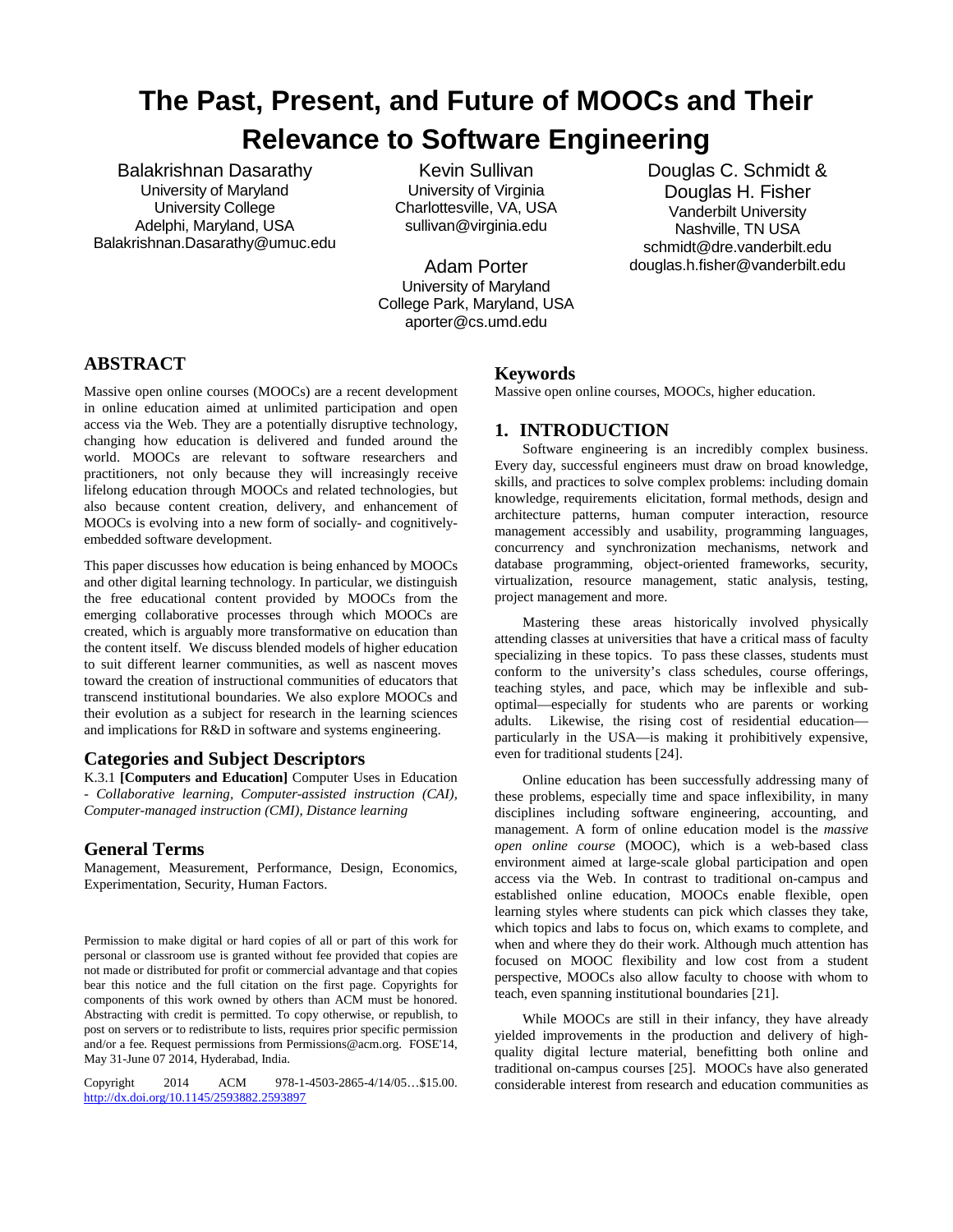a focal point for developing and evaluating highly-scalable learning methods and technologies [27].

MOOCs are relevant to software researchers and practitioners for a number of reasons, including the following:

- *Software engineering methods and tools are crucial* to the development and delivery of effective, customizable, and assessable MOOC-based courses at scale. For example, advances in software technologies are needed to help automate verifiable assessment of non-trivial student assignments, as well as to provide user interfaces and platform that enable students to customize their learning experience based on their backgrounds, interests, and needs.
- *Software professionals increasingly receive life-long education via MOOCs* and digital learning technologies. For example, many software professionals received their formal education prior to the advent of recent software technologies, such as mobile apps and cloud computing, as well as software engineering methods, such as working in teams across global boundaries and designing and evaluating architectural solutions in terms of reusable pattern and frameworks. MOOCs provide means for these professionals to refresh their skillsets affordably and on their own terms and timeframes.
- *The content creation and delivery of MOOCs is evolving* into a new form of socially- and cognitively-embedded software development. Software engineering concepts and principles provide key metaphors and methods to help teachers and students frame the development of larger curricular structures, such as MOOC specializations and connectivist MOOCs, as well as relationships between online and in-class components of standalone courses.

Despite the popularity of MOOCs with students worldwide, there's significant debate about their limitations, particularly among higher education faculty, administrators, and trustees. These debates focus on concerns such as (1) unprecedented (unwarranted) hype about MOOCs [19, 11], (2) the deskilling and disintermediation of faculty that compromises education quality and student experience [22], (3) high non-completion rates in MOOC offerings [13, 20], and (4) pressure on institutions to reduce costs, largely in response to massive withdrawal of public funds for higher education [24], and resulting transfer of higher education costs to students and families [33]. The disruptive potential of MOOCs was clear in a recent board-level governance crisis at the University of Virginia [29], a highly respected public university, triggered by a hasty response to articles in the popular press [32] over the threat posed by MOOCs.

To the extent MOOCs might appear to provide a "silver bullet" for financial pressures, some may be tempted to substitute them for courses taught by well trained and professionally paid professors. As this debate has unfolded, several questions have arisen on the role of MOOCs in higher education, including:

- *What are the best ways to characterize and understand MOOCs* since they don't fit conveniently into established education categories? Section 2 explores key characteristics of MOOCs to help understand and evaluate MOOCs and their future evolution.
- *Who are the key MOOC stakeholders?* Section 3 analyzes their value propositions, and how their (sometimes

competing) interests interact to produce new phenomena over time.

- *What are alternative strategies for using MOOCs* and digital learning technologies in education? Section 4 examines a spectrum of models for online learning, including those that are neither "massive" nor "open," but which still address the problems of inflexibility in timing and location.
- *How will MOOCs evolve in the future?* Section 5 examines ways in which the next generation of MOOCs will differ from the first generation of MOOCs offered during the past several years.

This paper presents our assessment of these questions, based on experiences [25] teaching (1) MOOCs via Coursera [26, 25, 17], (2) hybrid courses that blend MOOC content with on-campus lectures [10, 3], and (3) online at the University of Maryland University College (UMUC), the largest public online university [28].

#### **2. KEY CHARACTERISTICS OF MOOCS**

Although our experience with MOOCs [25, 3] indicates they are a valuable medium for conveying certain types of knowledge, they don't fall neatly into established education categories. To understand the potential and limits of MOOCs, therefore, it helps to draw analogies with earlier forms of media. Although these analogies are imperfect they help us to understand and evaluate MOOCs and their future evolution.

For example, MOOCs can be viewed as multimedia textbooks for Internet-based distance education or as communitybased educational TV shows. Another perspective is that MOOCplatforms will develop into the next stage in learning management systems, both more open and globally accessible. Our view, however, is that MOOCs are content-intensive, socially- and cognitively-embedded, cloud-based computing systems around which communities of content publishers and consumers assemble and interact. In particular, they are more akin to YouTube combined with Wikipedia and Facebook, than they are to traditional books or TV shows. MOOCs are likely to evolve with all these media tools and services, resulting in richer learning and teaching environments.

Although there are various ways to categorize MOOCs, the first generation of MOOCs generally shared the following characteristics:

- *They have been delivered to students and the public online openly and freely*—often taught (and taken) by professors at top universities around the world. Some MOOCs provide open access to course content, which helps promote reuse and repackaging of material for other faculty. Other MOOCs don't permit reuse of the material without permission, though students can still access the material freely.
- *MOOCs are offered as standalone courses, rather than part of an organized curriculum*. In contrast, conventional oncampus courses follow well-defined sequences to ensure that students have the necessary background knowledge and experience before attempting to learn the new material.

Various consequences flow from these characteristics. For example, the completion rate of MOOCs is low: typically only 5- 10% of MOOC registrants actually complete the course. In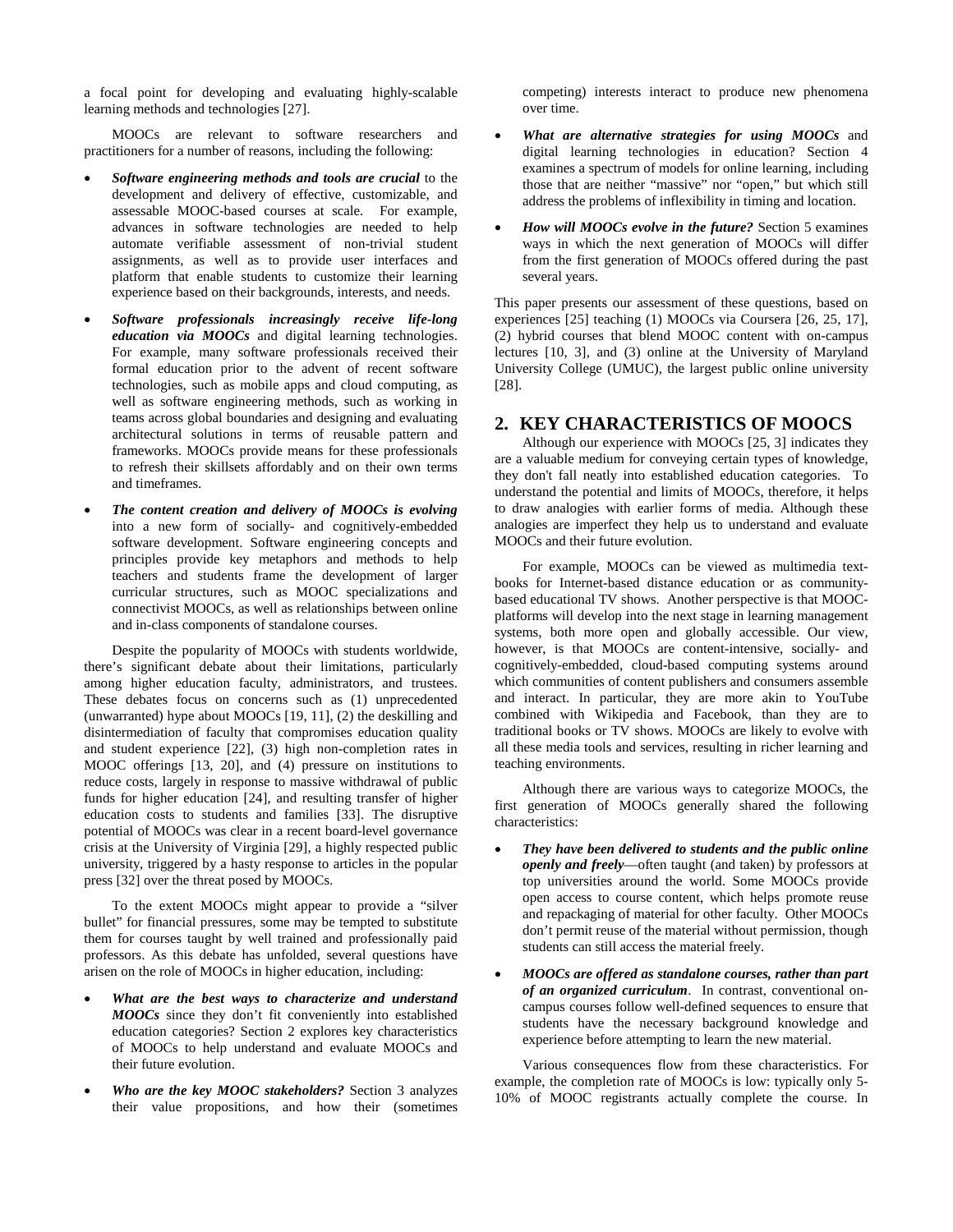contrast, completion rates at the University of Maryland University College (UMUC)—an established online program are greater than 50% at the graduate level after the second semester of enrollment (and would be higher if UMUC had a more selective admission policy). Completion is greater than 85% at selective residential universities, such as Vanderbilt and the University of Virginia. There are various explanations for low completion rates in MOOCs [13]. For example, because MOOCs have no prerequisites and are free, many students aren't adequately prepared to master the material or aren't motivated to finish the entire MOOC since there's no penalty for noncompletion.

Judging from analyses of the completion rates, MOOCs offered to date appear better suited for highly self-motivated learners than those less self-motivated (who may benefit more from conventional residential education models [20)]. First generation MOOCs tend to couple text and video material that can be browsed separately from other course material, such as assignments and exams. Students often find value in these text and videos, and feel no need to participate in all the trappings of the full course format. In this sense, MOOCs are used like books, where students can learn a lot without necessarily reading every page, cover-to-cover, in printed order. A significant fraction of *non-completers* may simply benefit as they would by sitting with a book in a library or at home: picking, choosing, with no sense of obligation to report to anyone or to be assessed. In this view, students are "active auditors" who use MOOCs like streaming, on-demand, educational TV shows, delivered by inspiring teachers.

Another consequence of first generation MOOCs is that they aren't well-suited for fields (such as Chemistry and Biology) with labs that require preparation, experimentation, specialized equipment, observation, and result capture. Likewise, it's hard to assess massive numbers of sophisticated assignments accurately in first-generation MOOCs due to limitations with the current stateof-the-practice of auto-grading and peer-grading methods and tools [25]. These limitations may be ameliorated over time as research on state-of-the-art automated tools and methods transition into practice [11] and as MOOCs incorporate capabilities for online laboratories found in other online learning contexts [23]. In general, however, drills, exercises, and interpersonal interactions don't yet scale in the same way as lecture delivery via current MOOC platforms.

# **3. MOOC STAKEHOLDERS AND VALUE PROPOSITIONS**

Another way to think about the evolution of MOOCs is in terms of stakeholders in the MOOC ecosystem and their value propositions. Stakeholders include (1) MOOC content publishers and curators, (2) professors, (3) universities, (4) traditional and non-traditional students and their families, (5) the public, and (6) scholarly communities. This section develops this perspective.

## **3.1 Key MOOC Stakeholders**

*Popular MOOC publishers and curators* (e.g., Coursera, Udacity, EdX, and others) currently provide courses for free, but are ultimately profit-driven enterprises. Their chief value proposition is eventual financial profitability and wealth creation for their investors and owners. One reason why content publishers engage in the MOOC market stems from the enormous amounts of money spent on education, at all levels, each year.

For example, Americans spent about \$461 billion for postsecondary education in 2009, 42% more than the amount spent in 2000 [5]. These costs are becoming prohibitive in many countries; e.g., it can cost over \$50,000 a year to attend a selective private college in the USA. The content publishers and curators perceive that MOOCs can help (1) universities, by reducing some of their operating costs, (2) students and their families, by making education more affordable, better, and accessible [24], (3) and future employers of students, by providing data on student performance and credentials in designated areas of study.

*Professors* have several value propositions. Faculty can benefit by folding MOOC content into their own courses via blended learning [3] and flipped classroom methods [10]. Such use involves learning MOOC content quickly enough, as needed, to teach new material themselves and/or adapt the online content directly into their own courses. Opportunities to get up to speed more quickly and to incorporate free, high-quality material into classes have real value for professors. Likewise, MOOCs and online content generally enable instructional communities of educators to create and share content readily, on platforms ranging from Coursera and EdX, to YouTube.

Coursera, Udacity, and EdX have also created an impressively successful—albeit only quietly recognized— "star professor" award system that helps MOOC faculty burnish their personal brands. For example, faculty invited to produce and deliver MOOCs receive acclaim and visibility, which are coins of the realm in academia. Faculty who teach MOOCs may also find numerous ways to monetize their fame, for example, through speaking engagements, by teaching with for-profit content publishers, such as Pearson's LiveLessons video series, aimed at corporate training, and more.

*Universities* are major stakeholders. They value their own financial health, which makes them sensitive to educational costs and quality. They value their students and the student experience. They also greatly value their reputations, on which student demand and tuition revenues depend. In part for this reason, in conventional MOOC models (such as Coursera and EdX), universities play a vital role as arbiters of what MOOC content gets produced and delivered by their faculty.

*Traditional and non/traditional students* are stakeholders, both as consumers of the MOOC content and as potentially scalable labor pools for peer assessments and crowd-sourced content review and improvement. Likewise, families/employers are stakeholders to the extent that their loved ones/employees education will be enhanced (or not) by MOOC-related changes in education, or by the impact of MOOCs on higher education costs. Ironically, families paying the tuition of their children who attend top universities may be indirectly funding MOOCs (the so called "MOOC tax") since the costs of the faculty and staff who produce and deliver MOOCs may be paid from the tuition charged to residential students and their families.

*The availability of MOOC materials is a boon to people around the world*. In some cases for the first time, people around the world have opportunities to access the materials and processes of quality higher education.

While MOOCs have initially focused on individual courses that are closely related to traditional on-campus courses— MOOCs in-the-small—there are opportunities for MOOCs in-thelarge, as well, where *coalitions or communities of scholars*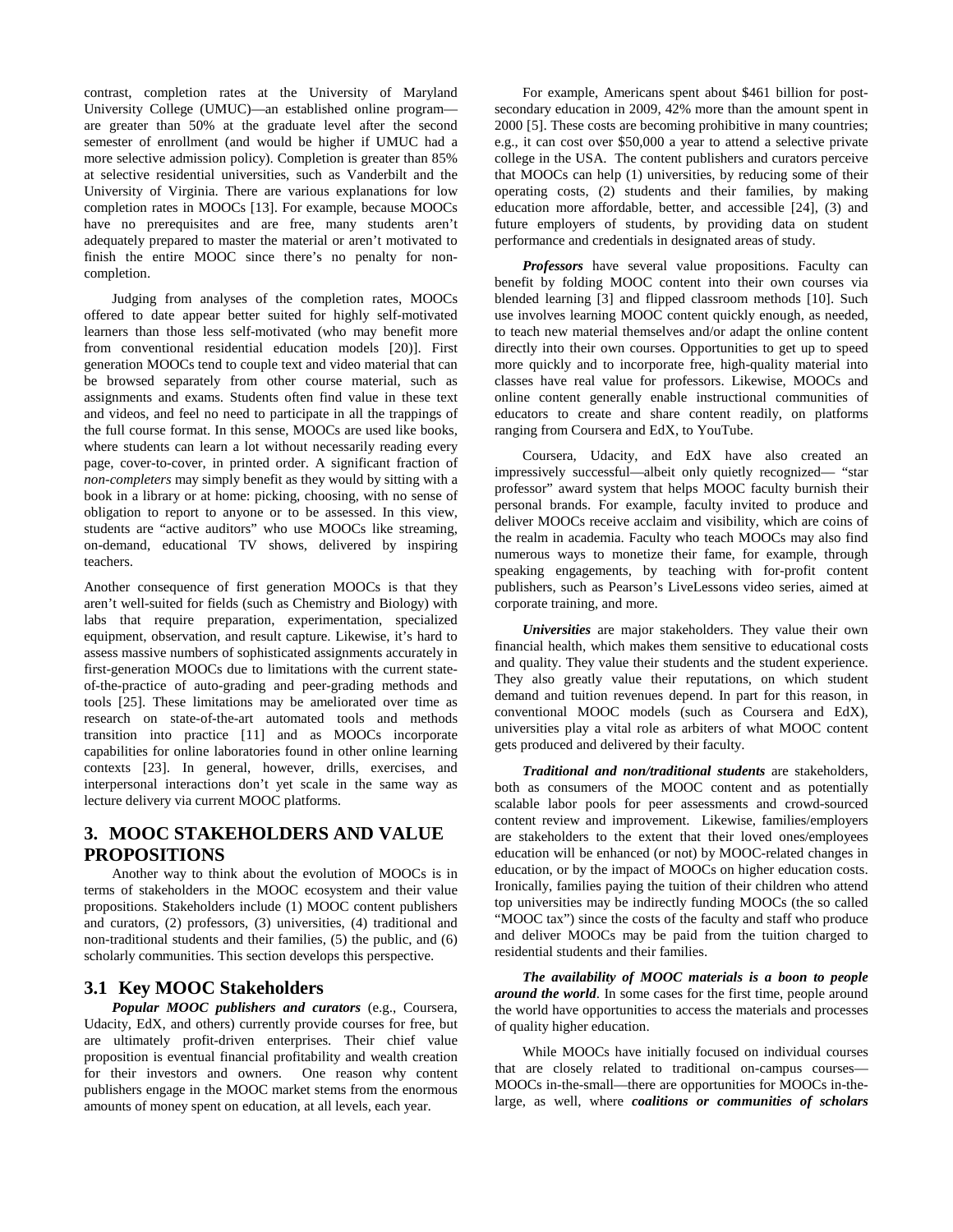document whole bodies of knowledge in MOOC-like form. This possibility raises questions regarding the architecture of knowledge and the means for its large-scale production and evolution.

## **3.2 Implications of this Value-Proposition Analysis**

There are a number of implications of our value-proposition analysis presented above.

*MOOC content publishers must become profitable, evolve into something different, or go out of business*. Current MOOC providers, such as Coursera, EdX, and Udacity, are multimedia publishers (who focus on content creation, integration, and dissemination), rather than higher education institutions (who focus on scholarship, assessment, and credentialing). These providers are in the same market as companies like Pearson, i.e., publishers seeking to develop and promulgate new educational uses of the Web and related technologies, such as mobile devices, cloud computing, and data analytics.

These publishers have so far operated with investors' capital, but their business models will have to become sustainable soon. As they do, there will be changes in the tradeoffs involved in collaborating with these publishers, as seen by other university, faculty, and student stakeholders. These providers may also find themselves threatened by rapidly falling barriers to entry into the MOOC market. For example, the availability of the EdX MOOC platform (mooc.org) coupled with consumer-priced video production tools (e.g., cameras, audio, light, green screens, teleprompters, screen capture, editing software, and video hosting) makes it relatively easy and cheap to produce content of satisfactory quality.

Thus, even smaller players may be able to undercut the big MOOC publishers and commercial course management platforms. As production costs decrease it's possible that we will see a decentralization of MOOC creation, and broader adoption of open-source alternatives to proprietary MOOC publishers and platforms. A distinct (but not disjoint) possibility is that MOOC companies may position themselves as independent institutions of higher education—not a college but a "collage", using content from other sources and giving badges, other credentials, and even degrees.

*Universities need to become savvier* about providing private enterprises valuable intellectual property, as well as the data produced by student engagement with these interactive systems. The value exchanges need to make sense financially and respect pedagogical goals, privacy, and legal and ethical obligations to students. If universities choose to implement their own MOOC platforms, it may become feasible to move production in-house and to control distribution. To the extent that Universities own course content, pressures will militate against unlimited free distribution. As with newspapers like the New York Times, universities will struggle to balance financial self-interest against the public good and other stakeholders' interests.

If universities focus on the parts of education that are not easily delivered online they may treat MOOCs as simply another service they can use to further their educational missions and outreach. Examples include individualized face-to-face instruction, exposure to cutting edge facilities and research

projects, access to study abroad programs and internships, and integrated learning opportunities that span diverse learning fields.

*The benefits that professors have garnered from being MOOC stars will fade* as barriers to entry and novelty diminish. Professors may also decide the benefits of creating MOOCs are outweighed by the costs in time and lost opportunities. Of course, a small number of popular star professors could be backed by investors with resources that neither individual faculty nor institutions could provide. It's also possible that actors will eventually play professors, to deliver content with professionally trained voices, familiar faces, and acting skills. While some institutions, and even professors, hire professional filmmakers to produce their MOOCs, high production values aren't always necessary if the content is useful to consumers, as Kahn Academy has shown.

*Access to free, high-quality educational materials is positive for students*. A MOOC can be of enormous value by providing access to materials that might otherwise be inaccessible. High quality MOOC courses will also pressure all professors to up their game, as students and their families raise their expectations based on exposure to professionally produced MOOCs.

A key question is whether in the long run students will be disadvantaged if educational institutions try to teach MOOC content using low-cost teaching assistants to replace classes traditionally taught by professors. In this regard, the question isn't necessarily whether MOOCs are as good as traditional on-campus courses, but whether they are so much cheaper that businessoriented governing boards and legislatures will see them (with or without adequate rationale) as good enough to justify sweeping changes. Something valuable for students and society may be lost if students can no longer experience the benefits of education and mentoring by committed, physically present, highly qualified and often inspiring—professors.

It's not yet clear, however, that thoughtful university leaders see acceptable ways to use MOOCs to reduce costs substantially in the short term. For example, just as existing instructional content represents an enormous investment, MOOCs are costly to produce (often thousands of dollars per hour of finished material). Moreover, interaction, feedback, testing, and creating a learning culture are all labor- and knowledge-intensive and do not (yet) scale as well as lecture delivery (which is only one part of teaching). For now, top institutions are using MOOCs to increase their students' "bang for the buck" (i.e., increasing "the bang," not reducing "the buck") by creating or reusing MOOC offerings, in addition to providing all the richness of traditional courses, as discussed in [10, 3] and explored further in Section 4.2. Others are incrementally creating MOOCs, adding content bit-by-bit over a long period of time, and integrating this new material with traditional lectures as parts of flipped classrooms.

*Visibility into the materials and processes of higher education is wonderful* for the broad public around the world. Making high-quality course materials freely available is an enormous contribution to the public good. Universities and professors need to decide, however, whether they'll remain committed to this goal given the costs and need for sustainable business models. It's not clear that we'll see a continued proliferation of high quality open MOOCs, due to the lack of a clearly articulated return on investment. We may see MOOCs used as "loss leaders" for profitable online degree programs, i.e.,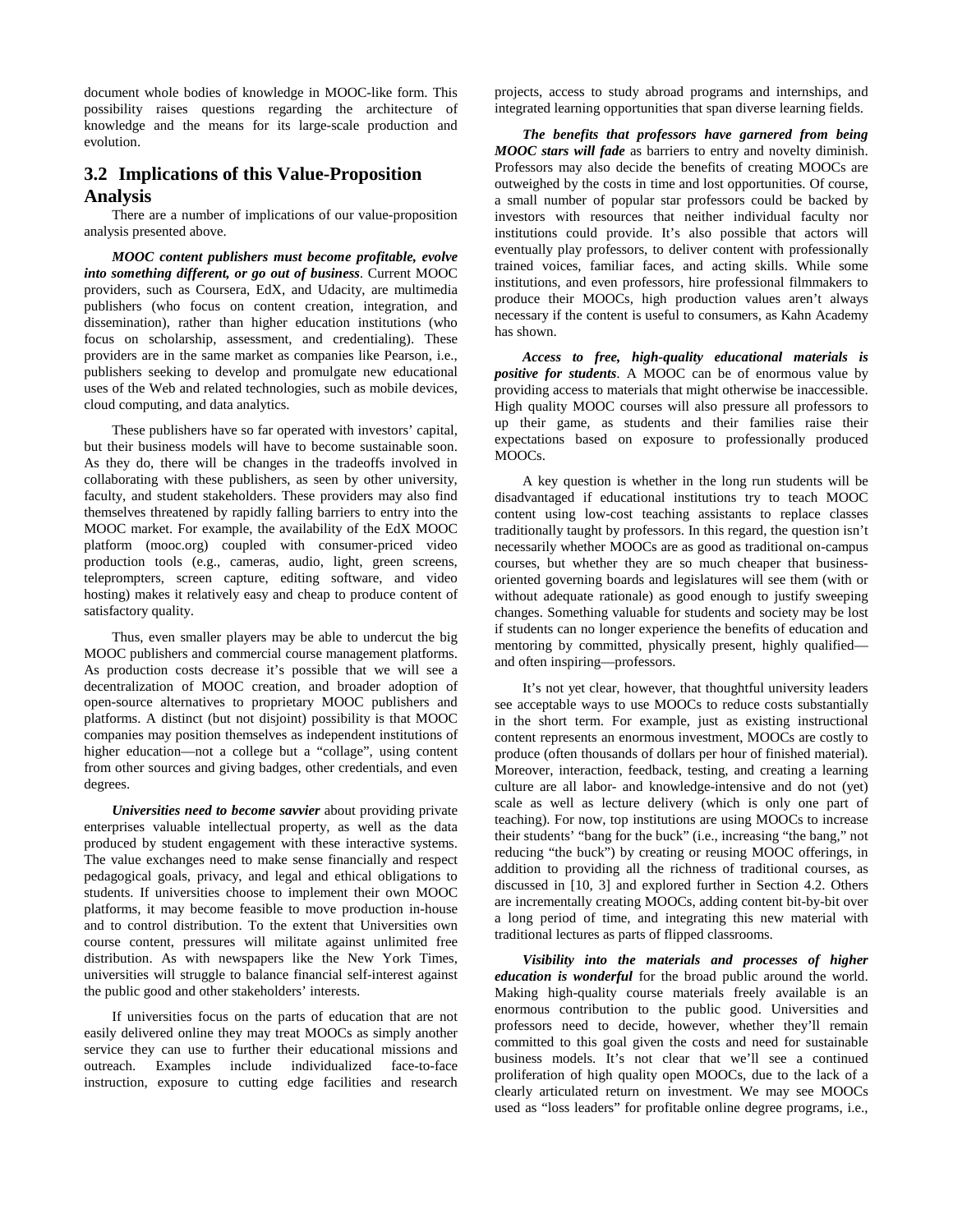as a natural specialization of a strategy that uses MOOCs for branding, recruiting, and outreach.

*Communities of knowledge* are also likely to recognize the potential of MOOC-like encodings of knowledge. Professional, societies (such as the IEEE) have historically documented bodies of knowledge (e.g., the Software Engineering Body of Knowledge available at www.swebok.org). A carefully architected set of MOOC-like courses may be a viable—and potentially far more useful and accessible—representation of the stable knowledge of a field, such as computing or software.

As stakeholders begin to understand and adapt to this ecosystem—and as technology and teaching methods mature first generation MOOCs will likely be replaced by more evolved tools and methods that computationally enhance education, including methods for better organizing the bodies of knowledge in many fields into more readily accessible digital form

# **4. ALTERNATIVE STRATEGIES FOR USING MOOCS**

This section describes our vision of how the digital learning capabilities—leveraged and promoted by MOOCs—are evolving in higher education based on our experience. In our view, there's no one-size-fits-all model for digital learning. Instead, we expect that MOOCs, SPOCs (small private online classes) [11], and traditional residential education will blend together to support different types of students in different academic and work situations, as shown in Figure 1. The continuum in this figure depicts different digital learning adoption strategies ranging from traditional residential education (which is largely synchronous and delivered face-to-face) to online education programs (which are largely asynchronous).

# **4.1 Evaluation Criteria for Digital Learning Models**

To understand how digital learning is evolving, we first assess what attributes a particular learning model supports. The following attributes provide a basis for understanding and evaluating various learning models:

- *Quality of realtime feedback and motivation* − How well (and soon) do teachers/learners assess and provide feedback to alter directions or missteps?
- *Learner accountability* − Are students who they say they are and is their work original?
- *Curricular diversity and depth* How broadly and deeply are disciplines covered?
- *Well-roundedness* − Education is more than a mastery of content; does the model support learning soft skills, including social, and leadership skills?
- *Support structures* How effectively are students guided and mentored when questions and difficulties arise in academic and non-academic aspects of real or virtual campus life?
- *Scalability* − How well does the model support increasing the number of learners without having detrimental effect on the quality of learning?
- *Cost* − Does the model support affordability by learners (and their parents, employers, and taxpayers), i.e., are the benefits worth the cost?
- *Flexibility* –How free are students to choose the time place and path of their learning?
- *Accessibility* To what degree are educational resources available to physically-challenged learners.
- *Diversity* −Does the model support diversity in socioeconomic, cultural, and geographic dimensions?



**Figure 1: Strategies for Digital Learning Adoption** 

## **4.2 Alternate Digital Learning Adoption Strategies**

Below we use the attributes described above to characterize and evaluate models across the spectrum shown in Figure 1. Likewise, Table 1 (at end of paper, after references) applies the assessment criteria presented above to compare and contrast the following two models at opposite ends of this spectrum:

- *Traditional residential education.* In its idealized (and sometimes romanticized) form, this model is characterized by an immersive education experience that places a premium on frequent, in-depth, and synchronous face-to-face interactions between faculty and students. Universities are communities that cater to many aspects of student scholastic and inter- /intra-personal development, including sports and recreation, social engagement, political activism, student organizations and clubs. Although the residential education model has a long and successful history, it's also expensive. For example, during the past several decades tuition costs in the USA have risen much faster than the rate of inflation—especially as public support for institutions of higher education has been radically reduced—increasing U.S. student debt above \$1 trillion [33].
- *Online education programs.* This model is characterized by working professionals interested in advancing their careers or entering new fields. These programs typically offer careeroriented degrees and professional certificates in accounting, finance, management, IT, cyber security, etc. Students are generally adult learners who are not looking for social and networking skills and opportunities. Unlike MOOCs, online class sizes are typically small to personalize learning experiences. There's a potential to leverage MOOCdeveloped lectures in this model to reduce costs, especially in core courses. Conversely, Udacity is focusing on making inroads into higher education not with MOOC-developed content, but with technology and support services for this online education market for credit at traditional universities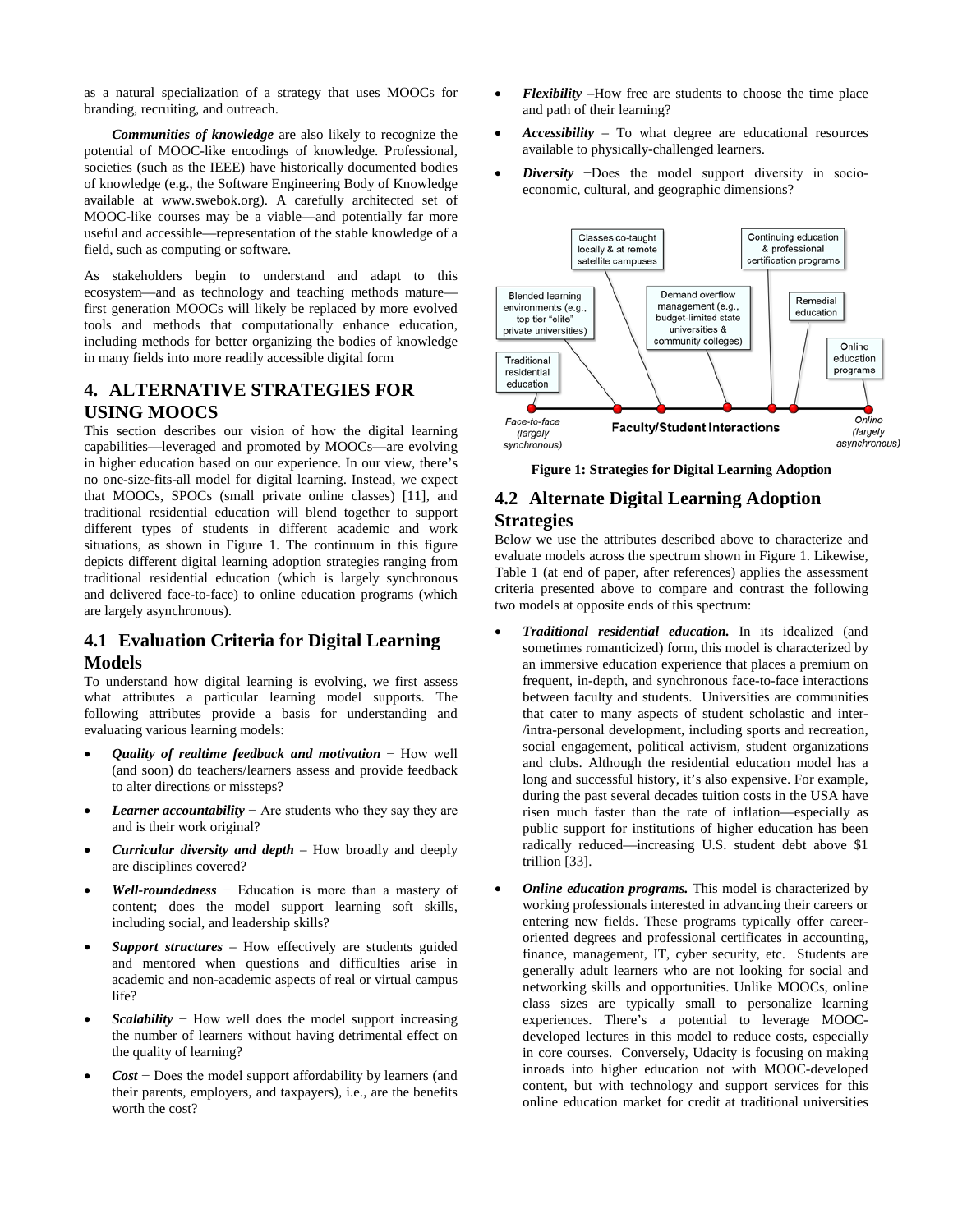[16]. There's a need to leverage authentication and identification biometric techniques to minimize impersonation which helps improve the credibility of online degrees [1].

As discussed in Section 2, MOOCs can be viewed as a microcosm of digital learning, so they share many characteristics of the online education model outlined in Table 1. MOOCs can scale better (at least the delivery part) and may even be cheaper and more diverse than traditional online education models. First generation MOOCs, however, perform poorly on the first five rows of attributes listed in Table 1, even more so than traditional online education model due to their massive size.

While the two models evaluated in Table 1 are stereotypic education models—albeit at opposite ends of the spectrum hybrid approaches are also becoming popular. For example, residential education institutions are adopting technologies and concepts (such as flipped classroom) that leverage MOOCs without going fully online. Likewise, online education programs may require some face-to-face interactions with students (e.g., to authentic their identities in a physical testing center). The remainder of this section discusses ways in which different strategies for adopting digital learning (all of which both leverage and inform MOOCs to some extent) can yield different blends of synchronous and asynchronous models of faculty/student interaction:

- *Tightly-coupled blended learning environments.* This hybrid model is being explored and adopted in top-tier institutions [10, 3]. The main goal is not cost reduction, but increasing teaching effectiveness by leveraging multimedia content (including content from MOOCs taught by faculty at other universities), innovative student/faculty engagement methods (such as flipped classrooms), and online discussion forums (such as Piazza) that encourage asynchronous interactions between faculty, course staff, and students. For example, all Vanderbilt faculty who have offered Coursera MOOCs are applying the material from their MOOCs to augment their on-campus classes. Likewise, two of the authors of this paper, Adam Porter and Doug Schmidt, developed course content first for on-campus flipped classroom courses and then transitioned the material to a Coursera MOOC specialization (a set of courses organized around a particular topic). A key benefit of the blending learning model is increased flexibility in faculty-student and student-student interactions; other attributes of this model are essentially the same as traditional residential education.
- *Classes co-taught locally and via remote satellite classes.* In this hybrid model local classes are taught face-to-face and lectures are broadcast using streaming media to remote campuses. Remote campus classes are largely staffed by adjuncts and/or junior faculty. The course delivery to satellite campuses is predominately synchronous. Concepts such as flipped classroom and asynchronous discussion sessions from MOOC can be applied to enhance learning/teaching effectiveness. One benefit of this model is that virtual communities can form within and across campuses due to digital learning technologies.
- *Demand-overflow management.* In this hybrid model some courses are offered online and some face-to-face. Students will live in traditional residential settings, taking some classes on-campus—especially in fields that require labs

and/or mentorship and/or collaborative work (such as capstone design courses). Other classes (e.g., general education courses) will be conducted entirely online. Cost is a key consideration, though curricular diversity and well roundedness are also considerations. We expect many state universities will consider adopting this model (e.g., California is an early adopter [2]) since they are obligated to educate large numbers of students, despite cuts in funding<br>from their legislatures. We also expect intra-state We also expect intra-state consolidation for online courses and leveraging content from MOOC for both online and face-to-face classes [15]. With the right blend of courses—and the proper attention to pedagogy, mentoring, and assessment—students may get the best of both online and face-to-face class experiences, although not necessarily at the same time.

- *Continuing education and professional certification programs online*. In this hybrid model students are typically working professionals. Often, they received their undergraduate degree at the same university in residential setting, which provided them with opportunities for networking and acquiring social skills. Continuing education programs are often short duration (e.g., several day "short courses"), whereas professional certificate program may last longer (e.g., multiple semesters). These models may also be ideal for Professional Master's programs in areas such as software engineering, accounting, and project management. The MOOC platform technology will be competing here with other established learning management platforms, such as Blackboard and Desire2Learn. This model could also support hybrid classes where most class sessions are delivered online, but students must attend face-to-face-sessions periodically (e.g., every other Saturday or for a several-month residency period) or take exams in person. Authentication and identity issues may be less of a concern in this learning model than in a typical online university since the students spend face-time with their instructors on a regular basis.
- *Remedial education*. In this hybrid model only remedial courses are delivered online. Many state universities are obligated to admit students that graduated from their own state's high schools; state schools will be more amenable to offering remedial courses online to reduce the failure rate and education costs. Students may choose only to audit the course. This model largely preserves the traditional oncampus degree. Social media (such as YouTube and Wikis) and MOOCs may play a role here since remedial courses have a broad market, especially in areas such as mathematics, introductory programming, computer literacy, and English as a second language. For-profit institutions may also contribute free remedial education materials to enhance their appeal.

The blended models covered above are neither mutually-exclusive nor are they exhaustive. We envision these blended models moving increasingly into K-12 education (perhaps replacing or augmenting "Advanced Placement" exams), and into community college education, as well as changing the content provided in a multi-year residential university experience.

# **5. THE FUTURE DIRECTIONS OF MOOCS**

This section summarizes some of our views on how future MOOCs will differ from the first generation of MOOCs.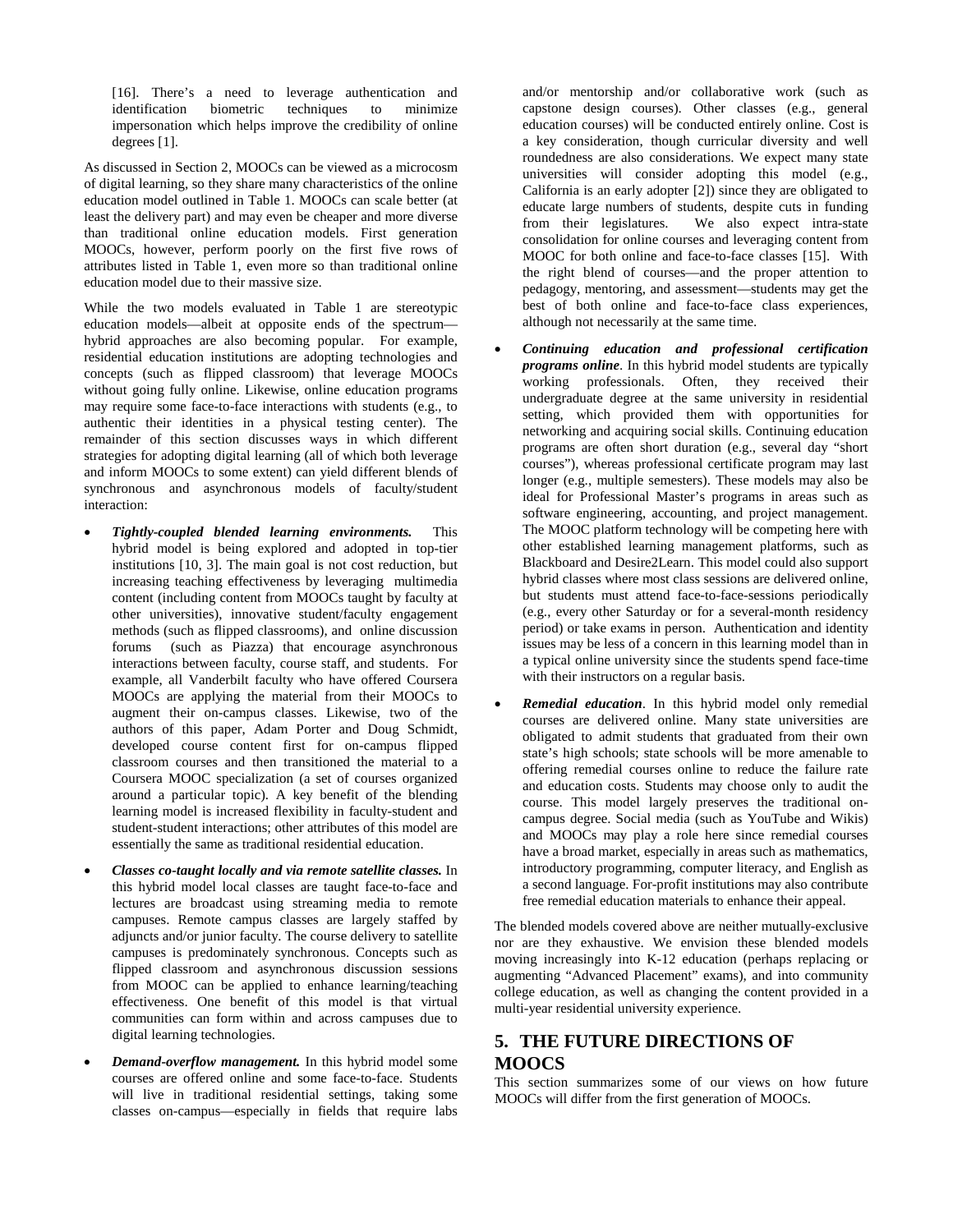## **5.1 The Growing MOOC Landscape**

As institutions continue to produce and host MOOCs, rich curricular possibilities are going online. As early as Fall 2012, the entirety of what many would regard as the computer science curriculum was online and freely available. Figure 2 shows a small part of this larger curriculum—the introductory courses from several prestigious schools as MOOC offerings—and a path that a student could take through a small part of this space of courses. As students piece together their paths through the MOOC space, they are customizing a curriculum. In the near term we expect that crowd-sourcing will lead to consensus favorites, as some paths (i.e., customized curricula) are endorsed more than others. The embedding of MOOCs and MOOC platforms within social networks will accelerate this activity. Moreover, as software emerges to organize, preserve, and demonstrate the portfolio of knowledge students acquire through MOOCs, new ways of certifying academic achievement will become common and acceptable. While the idea of a customized and crowd-sourced, multi-institution curricula may start with computer science and software engineering, it can also generalize to other disciplines.



**Figure 2: Customizing a Curriculum Path**

These open curricular possibilities have emerged through a loose coupling between institutions and faculty, with curricular structures across MOOCs being inherited from the traditional curricula that have evolved over many generations. Institutions are only just now recognizing that more proactive and deliberative collaborative processes of curricular design are possible, as discussed in Section 5.4.

# **5.2 The Emergence of "MOOC-as-Process" to Complement and Extend "MOOC-as-Thing"**

The first generation of MOOCs has mostly been perceived mostly as things, such as "digital textbooks" or "educational TV shows," as discussed in Section 2. These MOOCs are usually created as a series of videos and associated digital content by a single "star" instructor and broadcast to a grateful world. Our experience, however, indicates that MOOCs are not merely things, but also processes, e.g., processes of design and production, processes of consumption (use, and the kinds of communities that develop around individual course offerings), processes of evolution, and (perhaps most significantly) processes of collaboration.

Viewing MOOCs also as processes is more enlightening than just viewing them as things since it highlights the pedagogical methods that are enabling the evolution of higher education from individual instructors working largely in isolation with their (relatively few) face-to-face students to much larger virtual/global communities of faculty/students who share common teaching and learning philosophies, interests, and background knowledge.

This process view also decomposes and differentiates the fast dynamics of individual course offerings from the slower dynamics of MOOC development and evolution. As MOOCs scale up to capture broader fields of knowledge systematically, this view becomes more interesting and more akin to large-scale development of cyber-social soft-ware systems, as discussed in Section 5.5.

As the stakeholders we analyzed in Section 3 gain greater experience with MOOCs, the new pedagogical methods enabled by digital learning technologies, in general, and MOOCs, in particular, will become more transformative. For example, these methods will provide students and teachers with greater control over the time, place, path, and pace of learning. They will also significantly impact how education is created, packaged, delivered, assessed, and priced.

Ultimately, it's the process dimension of MOOCs (and more generally, digital learning methods, tools, and philosophies) that will have the greatest impact on higher education, as faculty and students start proactively designing and implementing transinstitution curricular structures, such as those discussed in Sections 5.3 and 5.4. The "MOOCs-as-things" metaphor that's predominant in the first generation of MOOCs is just a precursor to promising changes in teaching and learning stemming from the collaborative and creative processes enabled by MOOC platforms, digital learning processes, and virtual instructional communities.

# **5.3 An Open-Source Educational Environment**

Digital learning technologies (initially manifested by—but ultimately transcending—first-generation MOOCs) will enable collaborative teaching and learning in a manner and at a scale that hasn't been feasible before. A relevant analogy is the way in which the Internet/Web has enabled virtual communities of experts (and those aspiring to become experts) to collaborate effectively on sophisticated open-source software development projects (such as Linux, Apache, GNU, ACE+TAO). Prior to the creation of this powerful digital infrastructure, software developers tended to collaborate mostly face-to-face with colleagues from their same organization. Digital technology changed all that, even though at first many developers viewed the Internet/Web only as a means to access documents remotely or to communicate asynchronously with their colleagues via email.

As the Internet/Web matured, however, and new generations of distributed development tools (e.g., SVN, GitHub, SourceForge, Bugzilla, Hudson, etc.) and communication tools (e.g., IRC, WebDAV, Wikis, YouTube, WebEx, etc.) emerged and were adopted, the real transformative nature of this new digital infrastructure became clear. Today, virtual collaborations among a wide range of software development communities span time zoness and organizational boundaries, support diverse business models, and have radically changed how software is developed, tested, and evolved. The key lesson here is that digital infrastructure was transformative because it enabled new, more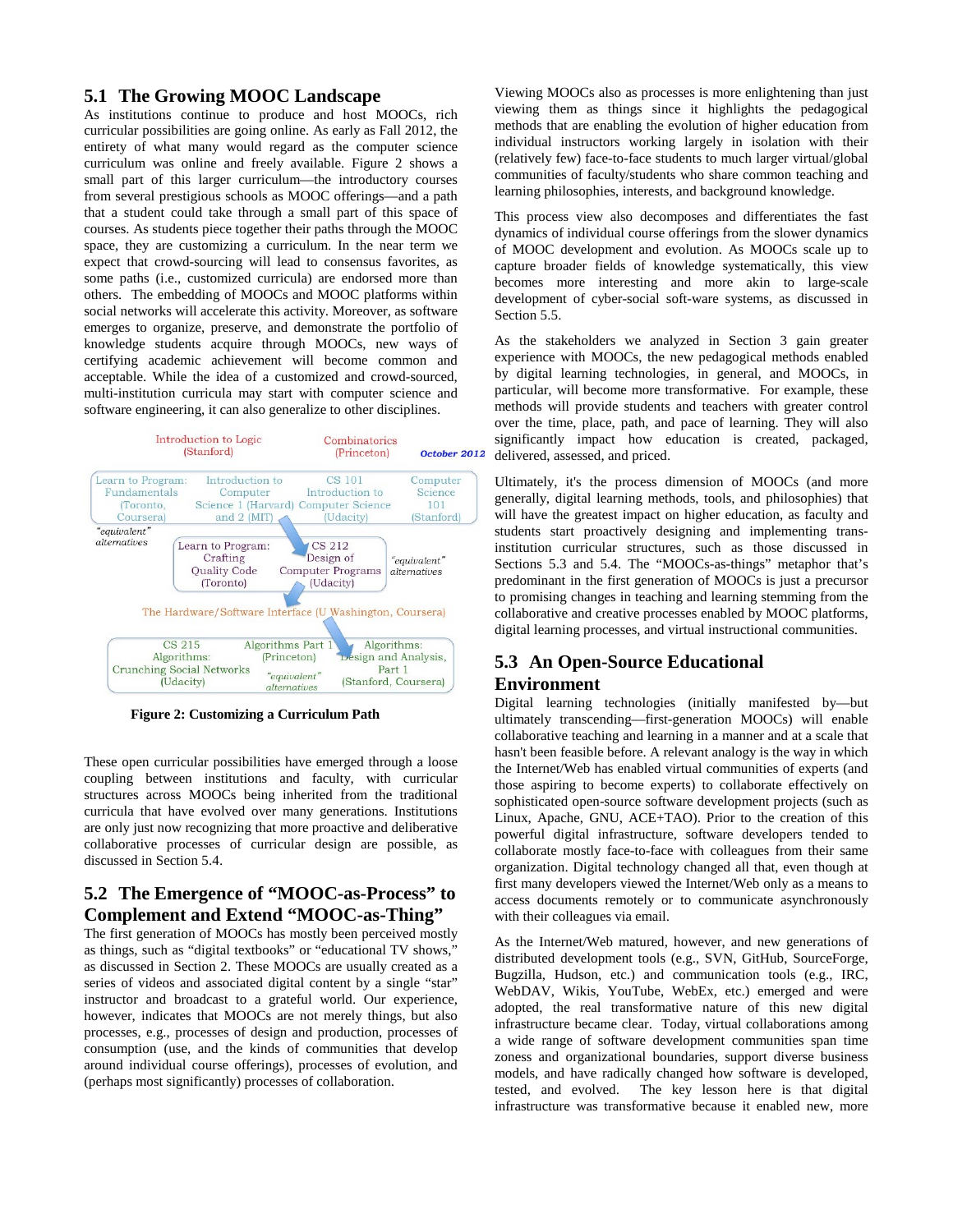powerful forms of collaboration, not simply because it allowed developers to access content more flexibly. Likewise, MOOCs are enabling collaborations that were not feasible before.

In the future, MOOCs will increasingly support trans-institution, sequenced learning engagements that flexibly assemble communities of teachers and students from around the world who share a common educational philosophy and who have complementary interests and expertise on a range of relevant topics. These new forms of MOOCs will foster collaborations among teachers and students that span traditional inter- and intrainstitution and disciplinary boundaries—and thus provide a more seamless continuum of education to students, as discussed next.

# **5.4 Sequencing MOOCs by Design: Encouraging Community-Based Instructional Collaborations**

Online education programs traditionally stick close to the structure of their on-campus antecedents. We envision that many MOOCs will emerge—sometimes opportunistically, sometimes intentionally—within and across institutions to fill in various slots of traditional disciplinary curricula, as discussed in Section 5.1 and shown in Figure 2. Within each of these largely standard areas of study, sequencing of MOOCs by students interested in curriculum-level learning will naturally follow traditional course structures. We also envision that formal recognition for study of a field will emerge, ranging from badges to diplomas, with courses that span institutions.

As we get to advanced courses, however, the well-trodden curricular paths are less obvious, and intentional sequencing MOOCs by design becomes more important. Vanderbilt and University of Maryland have recently taken the lead in moving beyond opportunistic MOOC path-finding. In particular, Adam Porter from the University of Maryland has joined together with Doug Schmidt and Jules White of Vanderbilt to design and delivery a trans-institution sequence of MOOCs offered as one of the first specializations on the Coursera platform [17].

This Coursera specialization focuses on "Mobile Cloud Computing with Android" (MoCCA) and integrates content that is not currently taught as a unit in either institution. The first MOOC in the MoCCA specialization—the University of Maryland's course Programming Mobile Applications for Android Handheld Systems taught by Adam Porter—focuses on design and implementation of user-facing applications. This MOOC covers the fundamental programming principles, software architecture, and user experience considerations underlying handheld software apps and the Android development environment.

The first Vanderbilt University MOOC offered in the MoCCA specialization—Programming Mobile Services for Android Handheld Systems taught by Doug Schmidt—builds upon the material covered in Porter's MOOC and focuses on middleware systems programming topics, such as synchronous and asynchronous concurrency models, background service processing, structured data management, and local inter-process communication and networking. The second Vanderbilt MOOC in the MoCCA specialization—Programming Cloud Services for Android Handheld Systems taught by Jules White—focuses on how to connect the mobile device software covered in the previous MOOCs together with cloud computing and data storage resources, turning a mobile device into an extension of powerful cloud-based services.

Although this MOOC specialization has just begun (Porter's MOOC started in January 2014 and Schmidt and White's MOOCs start in May and July 2014, respectively), our experience thus far indicates MOOC-style teaching or technologies developed for MOOC will beneficially impact software engineering education including the following:

*Integrative learning models.* Software professionals increasingly need to assemble many components developed by themselves and others to form complete systems. These types of integrative concepts and skills are often neglected in traditional universities, which don't have adequate time in their curricula to have students combine a group of related technologies and components into complex solutions.

To integrate the material covered in all MOOCs, therefore, a coordinated set of assignments is employed throughout the MoCCA specialization. For example, students taking Porter's course will build the user-facing portions of a mobile app using server modules provided by Schmidt and White. Students in Schmidt and White's courses will build the server portions of the app using client modules provided by Porter. The end result will be a complete end-to-end app that demonstrates the patternoriented integration of Android mobile devices with cloud computing platforms.

*Hybrid assessment mechanisms*. Assessing student performance in the software engineering courses we teach at our universities involves a significant amount of manual scrutiny. For example, we typically review the software written by our students. While that level of personalized scrutiny works for a small class, we can't afford to assess the solutions from our MOOC students (the first MOOC in the MoCCA specialization has more than 200,000 students enrolled!).

Ideally, scaling up POSA MOOC assessments would apply autograding tools. Despite being an active field of research, however, the auto-grading tools available to assess students in designoriented MOOCs (such as MoCCA) aren't as mature as in "factbased" MOOCs (such as Algebra or Pre-Calculus). The problem stems from the lack of tools for auto-grading software designs in terms of (relatively subjective) quality attributes, such as reusability, understandability, and evolvability.

To address this issue in the MoCCA specialization we're adopting a hybrid assessment model where we first apply auto-graders based on the Android Robotium test automation framework, which we use to write black-box function, system and acceptance test scenarios, spanning multiple Android activities. These autograders are then supplemented with calibrated peer-graded assessments, which employ a web interface supplied by Coursera to guide students through a grading rubric and score each submission and enter free-form comments.

*Virtual globally distributed team projects.* The final course in the MoCCA specialization is a joint capstone project offered to students who successfully master the material covered in the earlier MOOCs. In this project course, instructors from University of Maryland and Vanderbilt University will help students apply all that they learned before to develop a complete mobile cloud computing application from the ground up. Students will self-assemble into teams and work remotely using distributed development tools (such as GitHub, SourceForge, Bugzilla, and CruiseControl) and communication tools (such as Wikis, YouTube, and Skype).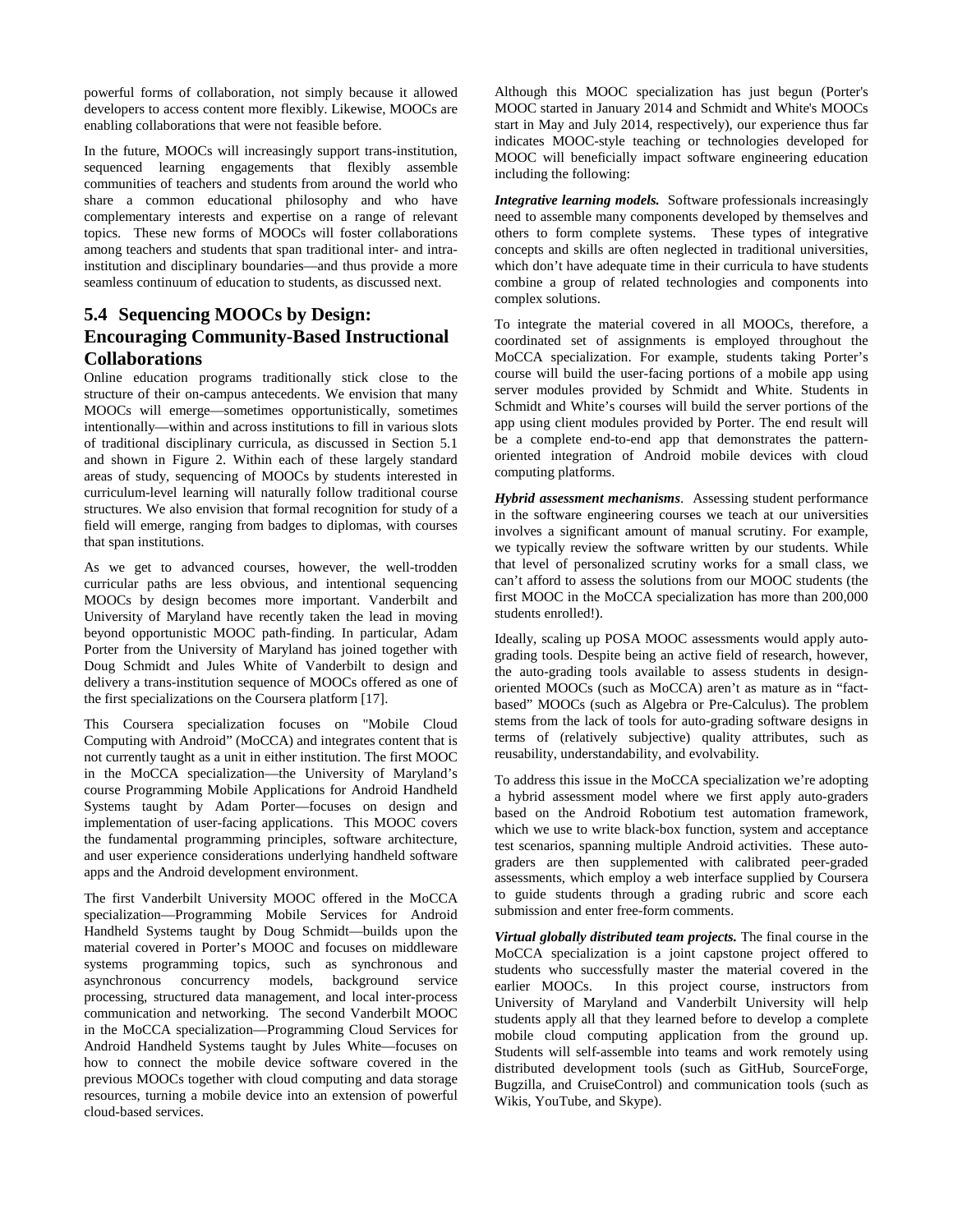## **5.5 Competency-Based Learning**

Digital learning environments are facilitating multi-institution curricula and flexible paths to degrees. Evaluation of courses from other institutions, and administrating tests to award credits, will thus play an ever-increasing role in many of the schools that specialize in career or professional education.

The role of an academic advisor will grow to include stitching together a degree program from multiple institutions to meet student needs (e.g., cost, location and geographic diversity, and mode of interactions). Moreover, this academic/curriculum advisor might not be affiliated with any one institution.

Moreover, MOOCs and other forms of digital learning will increasingly attract non-traditional students (such as working professionals) who often already have some knowledge of a given field. These students will typically want to avoid the time and expenses associated with taking courses that cover information they already know. Opportunities therefore exist for institutions to test or evaluate prior knowledge for credit.

In this context, competency-based education [9, 12] and assessment of competency will increasingly be the means by which schools will distinguish themselves. Competency-based education is gaining traction in private and public and both in online and face-to-face institutions [30, 4, 8]. Competency-based education is not just about prior knowledge, but more about ability to apply knowledge or more generally ability to do a job function.

Most institutions currently give credit to courses from other institutions in an informal and ad hoc basis (two or three in the administration and relevant academic departments will only need to sign off for credit transfer). As pressure mounts to award credit for competencies gained at work, MOOCs, etc., this process should become more rigorous, e.g., based on tests, labs, miniproject assignment, etc. The results of this type of formal evaluation for a given set of students prior to entering a course can also better enable faculty members to tailor their course content and delivery.

Although competency-based education might lead to decreased enrollment in certain courses (e.g., due to more students "placing out") this revenue might be supplanted in testing and evaluation. Likewise, competency-based education could attract more learners to institutions, which would yield a win-win situation.

Working with government and professional groups, educational institutions will be and need to be developing competencies. For example, the Department of Homeland Security, with input from universities and industries, is currently developing competencies for cyber security education [7].

MOOCs are attracting learners who do not aspire to a degree, completion certificate, etc., but who are just interested in doing their job better with the knowledge gained in a MOOC course [6]. What attracts these learners are the very aspects that are associated with MOOCs' low completion rate, such as no regular attendance, limited testing/grades, no stigma of dropping out, and, of course, no tuition fees. From this perspective, MOOCs are a step forward in the competency-based education arena. One question a MOOC course designer should therefore ask is "what competencies am I trying to facilitate?," which is a learner-centric approach to education.

# **5.6 MOOCs as Cyber-Social Software**

## **Systems**

In Section 5.2 we argued that MOOCs are not just things, but are also processes. Elaborating further, MOOCs embody (at least) the following intertwined processes:

- *MOOC development* This process generally involves faculty, experts in multimedia content production, pedagogical interaction designers (often faculty themselves), and information technology platform-based implementation experts.
- *MOOC enactment* − This process involves the delivery of the course as a long-running, interactive computer system or "program," serving multiple classes of users, including students, faculty, teaching assistants, and system support staff.
- *MOOC consumption* This process involves students learning the material delivered during MOOC enactment, as well as increasingly producing new content (or refining existing content) as a response to difficulties they encounter as consumers.

Viewed this way, MOOCs and the learning processes they embody are cyber-social ecosystems, in which communities of human minds are coordinated and enhanced in organized and measurable ways with the support of underlying, and evolving, digital infrastructure systems.

This "MOOC-as-software" perspective captures Gregor Kiczales's notion that MOOCs are different from traditional books, because they are more malleable [14]. As Kiczales observes, MOOCs can be revised in an agile and ongoing manner, whereas with traditional (i.e., non-electronic) books, few changes other than error corrections can be made after a book is in print (short of new editions, which are costly and infrequent).

This property of malleability is familiar to every software engineer and computer scientist. It is one of the essential properties of software, i.e., it is the "soft" in software. It's also where much of the value of software lies, which makes phenomena of software evolution deeply important. A crucial objective for the next generation of MOOC technology will thus be to enhance the softness/malleability of MOOCs, allowing them to evolve more rapidly as new insights are gained and new needs emerge from learning communities MOOCs support.

This software perspective provides revealing insights on the emergence of trans-institution, sequenced MOOCs described in Section 5.2, where a course developed at one institution is planned as a prerequisite for a course at another. There are several fundamental ways in which this phenomenon can be mapped to software development. First, it's open, collaborative, and distributed, and thus looks like open-source software development. Second, it begins to reveal distinct possibilities beyond MOOCs-in-the-small (i.e., standalone MOOCs), to MOOCs-in-the-large, which are much larger in scale and composed as intentionally "architected" composition of modular components, eventually encompassing whole fields.

To the extent that MOOCs can rightly be viewed as cyber-social software systems, the perspective yields powerful insights. Many questions follow, including: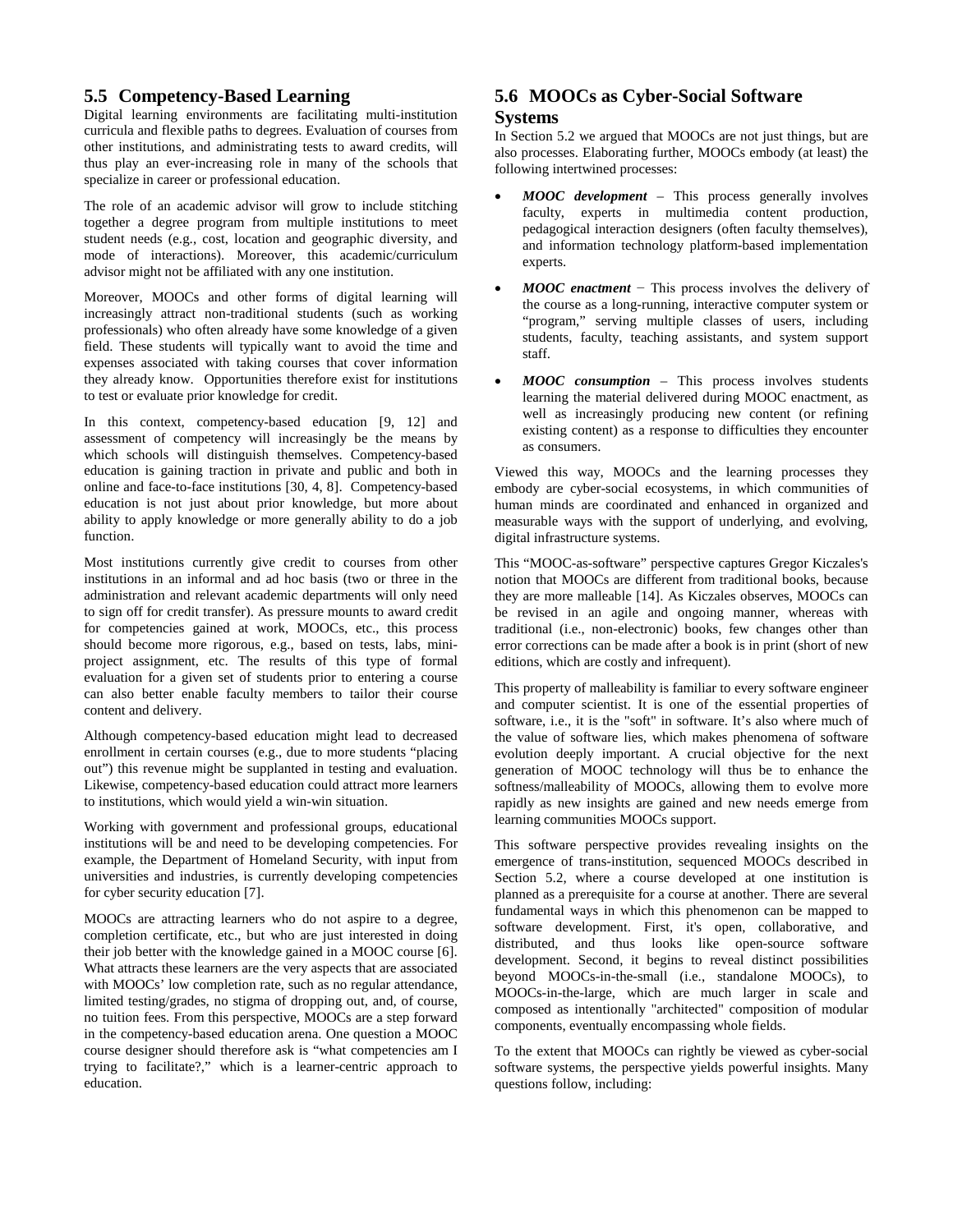- What is the equivalent of distributed configuration management systems, such as GitHub, for MOOC development across institutional, geographic, and temporal boundaries?
- What coalitions are likely to form to develop large-scale, rapidly evolving mega-MOOCs, e.g., to capture and track the state of knowledge in entire disciplines?
- Do open-source business models work here, as they do for software infrastructure platforms (such as Linux and Apache web server/services) and content management systems (such as Wordpress)?
- What is the equivalent on the continuous testing and integration practices that allow concurrent updates to a single system, while helping to prevent incompatible changes from occurring?
- What is the analog of conceptual integrity in a mega-MOOC developed at a scale that exceeds the capacity of a single instructor? Do issues of film style and sound consistency matter? White balance? Terminology? Interaction design? How do we maintain conceptual integrity as scale increases?
- How do we formulate testable requirements for learning outcomes in the pedagogical domain? How do such "software" requirements trace down into the design, implementation, and execution of the MOOC? How do we as systems engineers gain confidence early in development that a design is sound relative to the stated pedagogical requirements? Production of large-scale MOOCs could cost many millions of dollars; high-end games easily cost \$100 million dollars.
- Do issues of cost and schedule estimation and project management carry over from traditional software engineering? How do we budget for the production of mega-MOOCs?
- What quality attributes (non-function properties) need to be addressed in the design, engineering, implementation, and operation of MOOCs? Examples might include usability, availability, reliability, security, privacy, scalability, stakeholder win-win characteristics, evolvability, characteristics, affordability, etc.
- What development methods work best for MOOCs? Agile? Waterfall? How do we adopt such methods to this domain? E.g., who is the customer representative in an agile MOOC development project? How do traditional software processes come together with film-like production processes, which are also disciplined, richly developed, and highly structured?
- How do traditional user testing and methodologically-sound curriculum and pedagogical outcomes assessment merge? There are issues of ease of use, but there are ultimately also serious issues of effectiveness. Suppose a MOOC is being used to keep physicians up-to-date with the latest advances in medicine. You'd like to know with high assurance that the learning system is working well.
- How can we model and measure the overall cyber-social system around a MOOC, including the computational and human cognitive states and dynamics of all of the elements, both digital and human – in ways that demonstrably enhance

effectiveness in educating people? (cf, cyber-physical.) Can we leverage the full range of increasingly capable sensing technologies: microphones and spoken word, video cameras and facial and affect recognition, etc.?

What kinds of collaborations and overall systems engineering functions are needed for proper domain and requirements analysis, given that the objectives are a combination of pedagogical (and possibly other e.g., financial in cases where the technology is being used in a corporate training context)?

We expect to see MOOC stakeholders exploring these issues in the next several years.

# **5.7 MOOC-Enabled Research for Computing, Learning, and Social Sciences**

Clearly, the rich interconnections among people, content, and tools in the cyber-social system we discussed are ripe for research, both analysis and construction. Given its nature, computer science will be intimately involved in multidisciplinary research involving MOOCs and online education generally [18].

Opportunities for educational data mining abound [18], largely focusing on the search for patterns in student behavioral data from both online and in-class sources. Although educational data mining is still a young field (it predates MOOCs by over five years), MOOCs in particular and online learning generally promise to expand by over an order of magnitude the data from which learning patterns can be mined. Analyses of MOOC data can thus be a boon for the learning sciences.

Much of the data analysis to date with MOOCs is opportunistic, but studies with MOOCs will increasingly aspire to move beyond this opportunistic paradigm in several ways. Foremost among these new directions is that MOOCs will likely host experimental interventions designed to test alternative forms of teaching and learning on student motivation, learning outcomes, and many other performance measures. These interventions will typically be cyber-enabled, though not exclusively.

As noted in Section 4.2, MOOCs are increasingly applied in blended learning environments. The interactions between local and global learning communities are of great interest, subject to opportunistic data mining and proactive experimental intervention. For example, are local students more aware and interested in societal implications of technology (which is a common focus of accrediting bodies, such as ABET) when they are also part of non-local, perhaps national and (usually) global dialog?

Likewise, MOOCs are embedded within rich social and cyber structures. Local and global learning communities can be bounded by design, as well as arising by happenstance. These social themes have been pronounced throughout this paper and elsewhere [18]. Sociologists and behavioral/social scientists of all kinds will learn much from the study of the interactions within these social spaces. YouTube is just one example of the tight coupling between social networks and content repositories, and interactions between individuals as well as changes in the type and amount of content within a MOOCs gravitational field will be subjects of study.

Finally, the deliberative design activities that we have spoken of provide rich research opportunities in computing areas such as human-computer interfaces, software engineering, artificial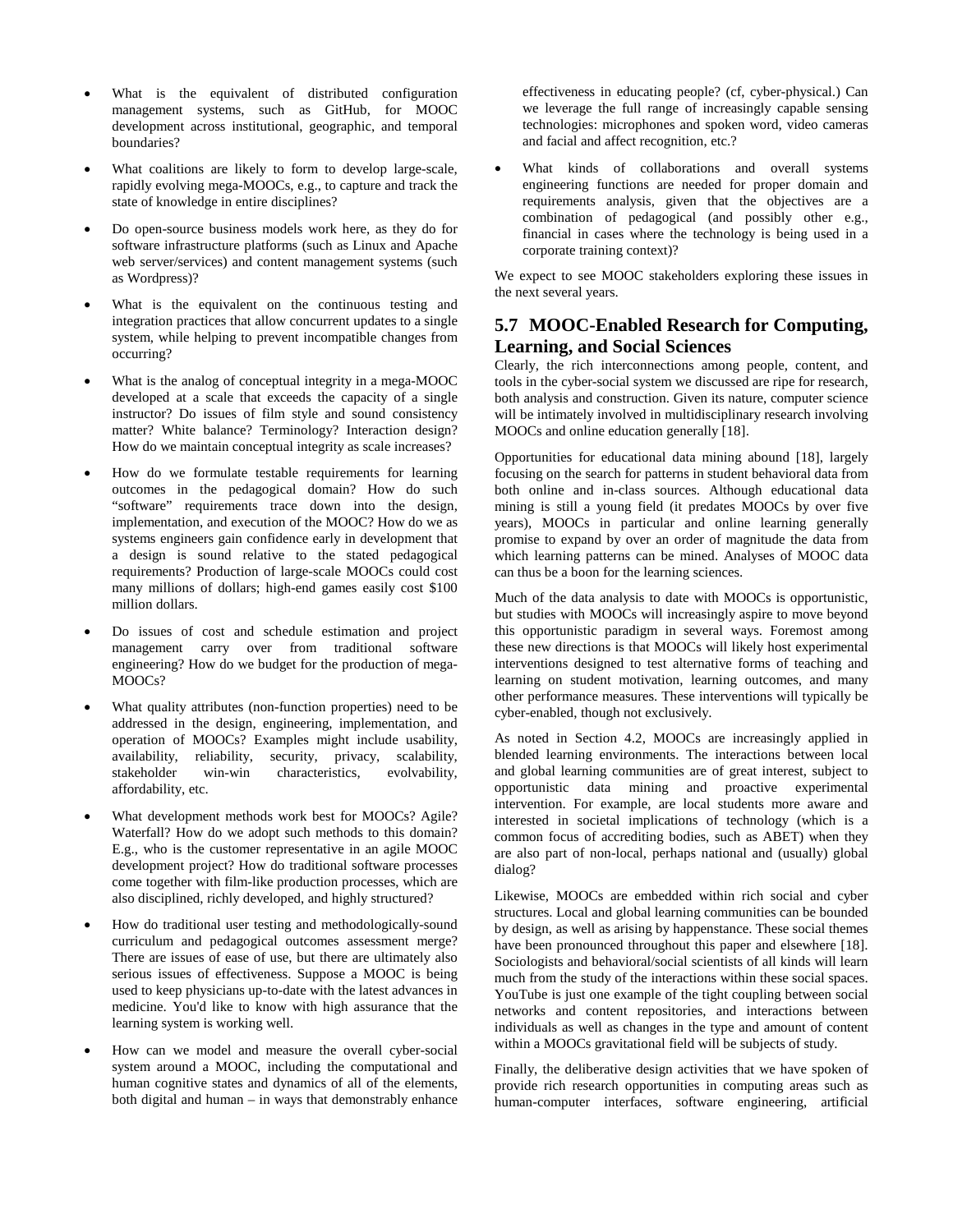intelligence and machine learning, sensing and robotics to include work in virtual labs and virtually-accessed labs, and other areas.

# **6. CONCLUDING REMARKS**

The first generation of MOOCs has largely focused on platforms, methods, and tools for scaling the delivery of high quality "in-thesmall" video-based lecture content presented by one or a small number of faculty, typically from the same institution. In this regard, they have been quite successful, as evidenced by the millions of students who have enrolled in courses offered by the big MOOC content publishers. This section summarizes our views on MOOCs and the future impact they will have on education.

*Quality higher education is more than standalone content delivery*. It includes tailoring content from multiple sources to meet student needs, mentoring and advising students with respect to life choices, assessing student achievement via substantive exams and labs, and ultimately inspiring students to want to learn. These activities are all labor-and knowledge-intensive, so it's important to consider alternate models for leveraging digital learning, as discussed in Section 4.

Naturally, MOOCs-as-things and MOOCs-in-the-small alone cannot substitute for high quality education. Like books, interactive TV shows, or computer-based training systems discussed in Section 2, they can contribute to raising the quality of our offerings, but learning happens best as an intensely human, social activity. Nor is it just content that students learn, but values, ethics, tolerance, and the ability to coordinate and collaborate. We learn as people, with people, from people. Books and TV shows can help improve the possibilities for learning, but the deepest learning happens in physical and social settings where students and teachers interact. The evolution of MOOCs-asprocesses and MOOCs-in-the-large—coupled with advances in social media tools and virtual/physical meetup groups—will help MOOC faculty and staff communicate with students in ways similar in quality and quantity to those found in large lecture courses at many universities [25].

*Life-long and adult, career-oriented and remedial education will increasingly be offered online and take advantage of content developed in MOOCs*. Likewise, crowd-sourcing and multi-institutional degrees and competency-based education may become more common. When applied properly, digital learning—exemplified via MOOCs and other dissemination means—can help higher education change for the better, principally by improving the quality, personalization, and effectiveness of education and the student experience.

*Standalone MOOCs will increasingly be connected together to form sequenced MOOC specializations.* We expect there will soon be a proliferation of MOOC specializations due in part to the growth of trans-institution instructional communities, which are akin to scholarly research communities that frequently span institution boundaries. We also expect that students will press for substitutes to count in place of MOOCs in established sequences, driving us to an open marketplace of courses. Institutions, both academic and corporate, participating in this open marketplace will be challenged in all manner of accreditation, particularly in areas that emphasize competency-based learning, as discussed in Section 5.5. It's possible that these MOOC specializations will eventually compete with majors and minors in established universities, though the current student population in MOOCs is largely disjoint (i.e., 25 years and older) from the population in traditional universities (i.e., largely 18-22 year olds) [25].

*Freely available content may not distinguish institutions, but the dedication of educators will*. Many aspects of teaching (e.g., interaction, feedback, preparation of labs and exams) are knowledge- and interaction-intensive. Education that can bring together knowledge, skills, and abilities to solve problems in professional fields (such as software engineering) requires small class sizes (real or virtual) and customized learning opportunities. It's worth noting, however, that while digital learning will support flexibility in both time and space, faculty workload might not decrease, based on our experiences teaching online courses. Computers, smart phones, and the Internet have largely blurred the separation of work and non-work times. When digital learning uses all these technologies, the price may be longer working hours for dedicated teachers. Better tools for content creation will also be needed to reduce the time and costs of generating content.

*There's a significant risk that decision-makers might view MOOCs as sufficient to substitute for traditional educational methods.* Some of these decision makers are driven largely by financial goals, others are driven by antipathy to investments in the public good. The tradeoffs between cost and quality of MOOCs versus traditional education, however, are still poorly understood. Anyone with a stake in higher education should watch their governing boards and administrations closely since some leaders believe in cutting costs by radically reducing the use of traditional faculty, perhaps retaining only a relatively few "star" performers. Big changes can come as (attempted) fait accompli, as evidenced by the chaotic events of summer 2012 at the University of Virginia when the governing board attempted to remove UVA President Sullivan [29].

*Content providers and curators must become profitable.* As they try, the value propositions for engaging with them may be seen differently. They will face challenges as the technology barriers to entry fall, even to the point that individuals will be able to do a respectable job of producing their own MOOC-like courses. Professors and universities will develop new ways to use these technologies, e.g., to improve traditional student experiences; to generate new revenues (as Georgia Tech is doing with its MOOCbased Professional Masters degree in CS); and in other cases to replace faculty with MOOCs and low-cost instructors.

*The quality of education should be as much or more the focus of conversations going forward*, as the cost. Our experience is that MOOCs can be used to increase the "bang" as well as reduce the "buck" (or at least stunt its growth). Professors will have to "up their games", get savvy about their own intellectual property, and watch their governing boards and administrations carefully.

*The story for students is mixed:* good if MOOCs facilitate active learning through flipped classrooms, but with major potential downsides in the longer run if successful educational models are undercut by pedagogically inferior MOOCs. For the public, open access to higher education content and processes is wonderful, but whether it will last is another question.

*MOOCs provide a trove of potential riches for the software engineering research and development community*. For example, the study of the design and evolution of large-scale, cognitively and socially embedded, content-intensive learning systems, in-the-small and –large, presented many challenges and opportunities for software researchers, as discussed in Section 5.6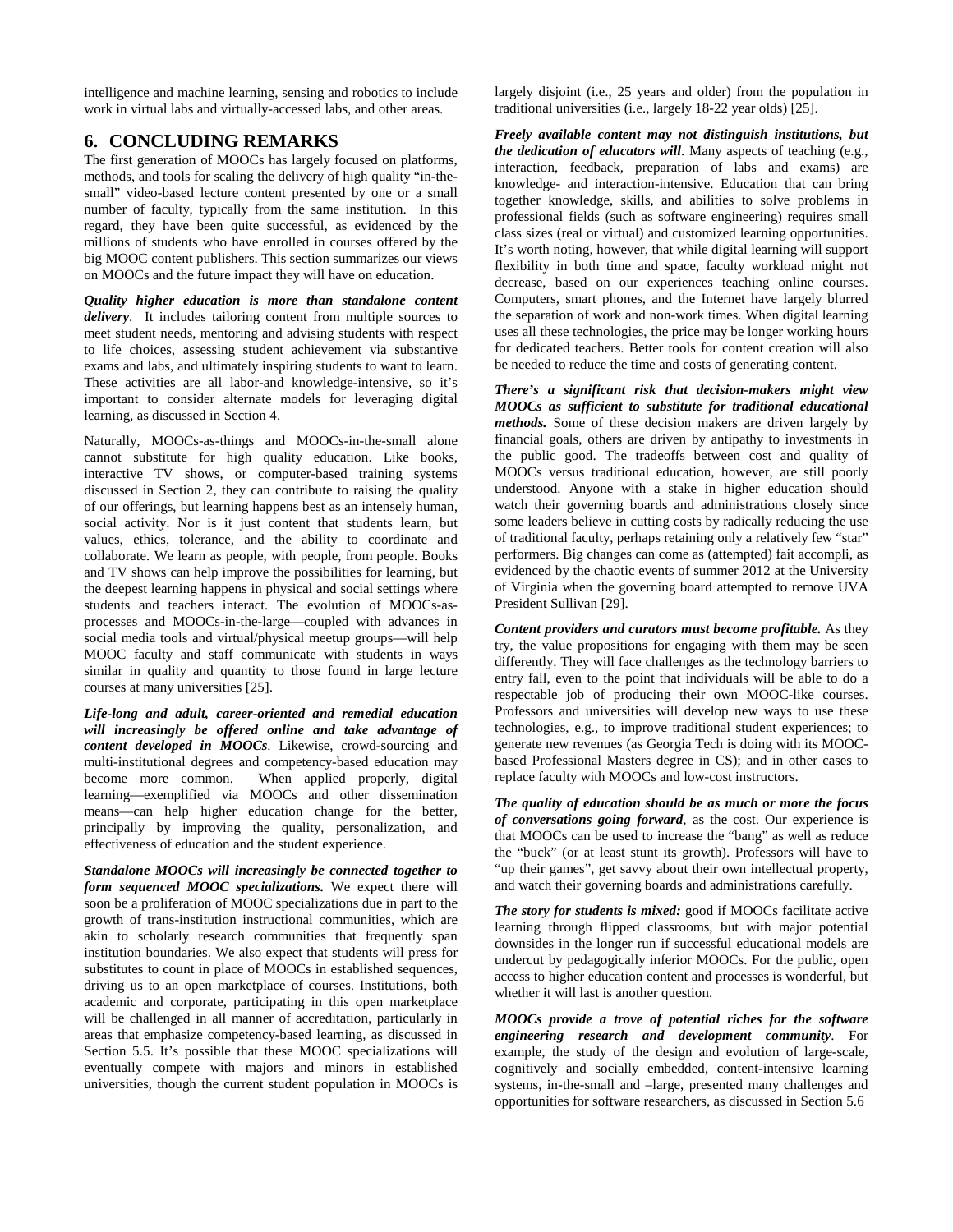## **7. ACKNOWLEDGEMENTS**

The authors appreciate the comments and suggestions for improvement from Kevin Skadron and Jane Cleland-Huang.

### **8. REFERENCES**

- [1] J. Bailie. and M. Jortberg, "Online Learner Authentication: Verifying the Identity of Online Users," Journal of Online Learning and Teaching, Vol 5, No 2., 2009.
- [2] L. Biemiller, "QuickWire: California Moves Toward Online 2-Year-College Portal," The Chronicle of Higher Education.
- [3] D. Bruff, D. Fisher, K. McEwen, and B. Smith, "Wrapping a MOOC: Student Perceptions of an Experiment In Blended Learning*". Journal of Online Learning and Teaching, Vol 9,*  No 2. http://jolt.merlot.org/vol9no2/bruff\_0613.htm
- [4] Capella University, "A New Approach to Learning," www.capella.edu/online-learning/flexpath/?revkey=206959&WT.srch=1&DFAID=1&gcli d=CIyU59XOoLsCFVLxOgodzB4A6A.
- [5] R. Vedder and M. Denhart, "Why Does College Cost So Much?," December 2, 2011, CNN.
- [6] Fred Connor, "Employers Receptive to Hiring IT job Candidates with MOOC educations," PC World, December 9, 2013,
- [7] Department of Homeland Security. National Cybersecurity Workforce Framework: Knowledge, Skills and Abilities, 2013, niccs.us-cert.gov/training/tc/ frame-work/ksas.
- [8] U.S. Department of Education, Competency-Based Learning or Personalized Learning, www.ed.gov/oiinews/competency-based-learning-or-personalized-learn-ing.
- [9] F. Draganidis, and G. Mentza, "Competency based Management: a Review of Systems and Approaches." Information Management &Computer Security. Vol.14, Issue 1. pp. 51–64.
- [10] D. H. Fisher, "Warming Up to MOOCs," Chronicle of Higher Education, November 6, 2012.
- [11] A. Fox, "From MOOCs to SPOCs," Communications of the ACM, Vol. 56 No. 12, Pages 38-40, 2103.
- [12] P. Hill, "Competency-Based Education: An (Up-dated) Primer for Today's Online Market
- [13] P. Hill, "The Most Thorough Summary of MOOC Completion Rates," e-Literate, February 26th, 2013.
- [14] Gregor Kiczales, "Are MOOCs the New Text-books," Digital Learning Blog, University of British Columbia, December 4, 2013.
- [15] S. Kolowich, "California State U. System Will Expand MOOC Experiment," The Chronicle of Higher Education, April 2013.
- [16] S. Kolowich, "The MOOC 'Revolution' May Not Be as Disruptive as Some Had Imagined," The Chronicle of Higher Education, August 8, 2013
- [17] [MoCCA:14] A. Porter, D.C. Schmidt, and J. White, "Mobile Cloud Computing with Android," Coursera Specialization, www.coursera.org/specialization/mobilecloudcomputing/2.
- [18] Workshop on Multidisciplinary Research for Online Education, Washington, DC, February 11-12, 2013: http://www.cra.org/ccc/files/docs/CCC-MROE-Report.pdf
- [19] L. Pappano, "The Year of the MOOC," New York Times, November 2, 2012.
- [20] T. Lewin, "After Setbacks, Online Courses Are Rethought," New York Times, December 10th, 2013.
- [21] A.Porter, D.C.Schmidt and J. White, "A Trans-Institution Specialization on Mobile Cloud Computing with Android," Coursera Blog, January 23rd, 2014, www.youtube.com/watch?feature=player\_embedded&v=VYRgO5Q5thM.
- [22] J. Rees, "The MOOC Racket," Slate, July 25th, 2013.
- [23] Ry Rivard, "Virtual Lab Experiment," Inside Higher Ed, May 23, 2013.
- [24] J. Rosenberger, "John L. Hennessy on 'The Coming Tsunami in Educational Technology'," Communications of the ACM Blog, July 23, 2012.
- [25] D. C. Schmidt and Z. McCormick, Creating and Teaching a MOOC on Pattern-Oriented Software Architecture for Concurrent and Networked Software, Proceedings of the WaveFront Forum at the SPLASH 2013 conference, October 2013, Indianapolis, IN.
- [26] D. C. Schmidt, "Pattern-Oriented Software Architectures for Concurrent and Networked Software," www.dre.vanderbilt.edu/~schmidt/Coursera/spring-2013 posa.html
- [27] UK Government: Department for Business Innovation and Skills, "The Maturing of the MOOC," BIS Research Paper No. 130, September 2013.
- [28] UMUC (n.d.). Graduate School Personnel: MS in Information Technology, Information Assurance Specialization, www.umuc.edu/grad/contact.cfm#mitias.
- [29] S. Jaschik, "The E-Mail Trail at UVa," Inside Higher Ed, June 20, 2012.
- [30] S. Carlson, "Competency-Based Education Goes Mainstream in Wisconsin," The Chronicle of Higher Education, September 30, 2013,
- [31] Washington Post, "The Education Issue: UMUC making a name in cybersecurity," October 31, 2013.
- [32] J. Chubb and T. Moe, "Higher Education's Online Revolution," Wall Street Journal, May 30th, 2012.
- [33] J. Wyner, "What Can MOOCs Do for American Higher Education?" Huffington Post, July 2nd, 2013.